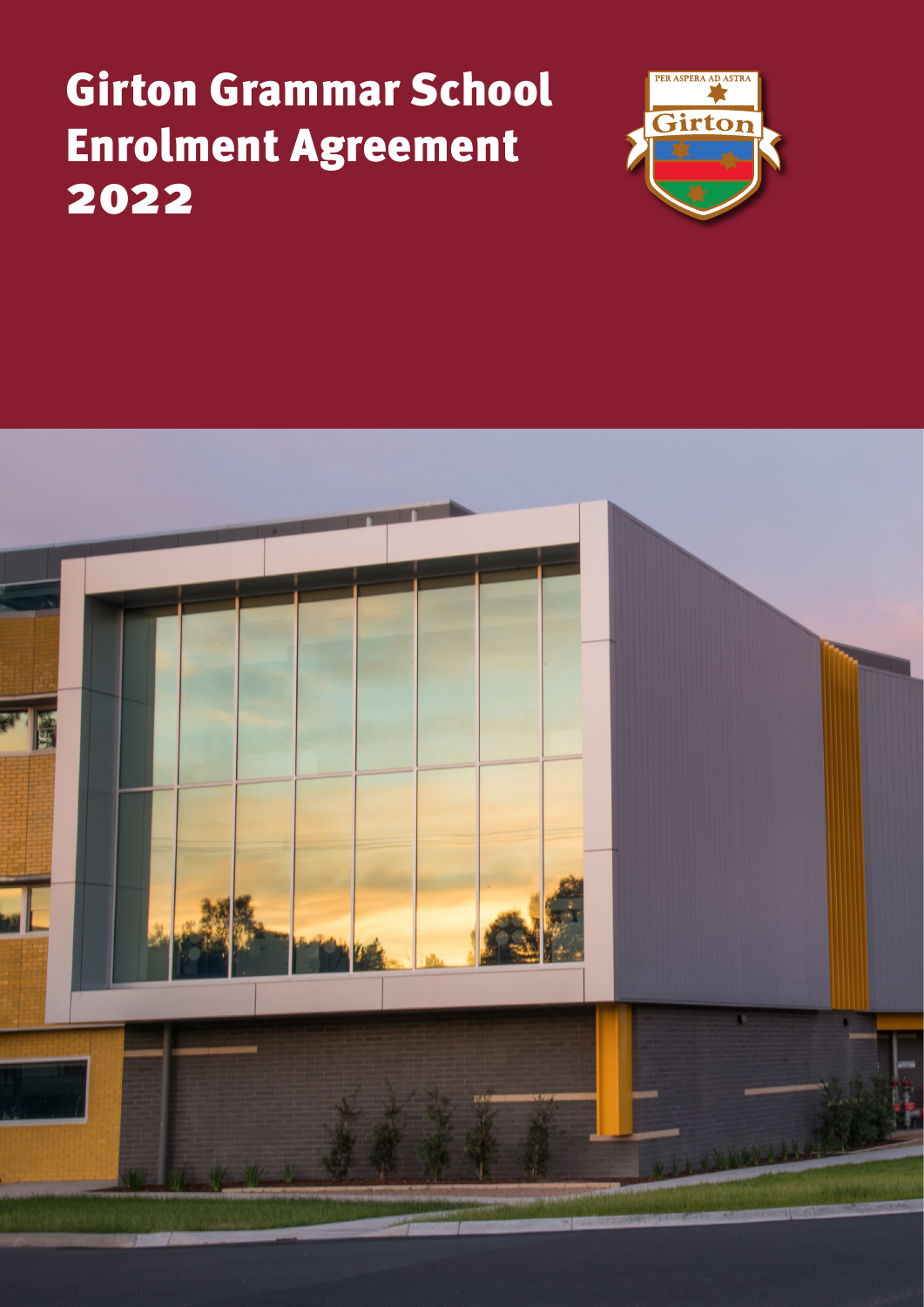# Girton Grammar School Enrolment Agreement - 2022

# **OUR ENROLMENT AGREEMENT**

THIS ENROLMENT AGREEMENT forms the policy of Girton Grammar School Bendigo (School) in relation to:

- fees;
- charges;
- the administration of fees:
- the procedures and processes of enrolments; and
- the conditions of enrolment.

 This document constitutes the sole and entire Enrolment Agreement between the Student, their Legal Guardian(s) / Parent(s) (Parent(s)) and the School (except where expressly indicated otherwise) and formalises the terms and conditions on which the Student will be enrolled with the School as a Student. Any warranty, representation, guarantee or other term or condition of any nature not contained or mentioned in this Enrolment Agreement is of no force or effect

**For ease of reference the Enrolment Agreement is divided into four schedules:**

#### **SCHEDULE A:**

**Services, Fees, Charges and Administration of Fees.** 

**SCHEDULE B: Capital Fees and the Enrolment process.**

**SCHEDULE C: Conditions of Enrolment.**

#### **SCHEDULE D: Confirmation of Enrolment**

In addition, the Enrolment Agreement includes the following documents:

- School Charter
- Fee Schedule
- Parent Code of Conduct
- Student Code of Conduct
- Behavioural Expectations Policy
- Complaints and Grievance Procedure
- Anti-Bullying and Harassment Policy
- Privacy Policy
- Refund Policy for Overseas Students

Parent(s) must read the Enrolment Agreement carefully prior to signing the Confirmation of Enrolment form and must not rely on verbal representations from the School that is different to what is set out in this Enrolment Agreement. If there is a dispute, the School will refer to this Enrolment Agreement and the School Policies to establish enforcement of terms and conditions of enrolment.

By signing the Confirmation of Enrolment the Student and their Parent(s) understand and agree to accept all the terms and conditions of the Student's enrolment with the School and agree to comply with the School's rules, regulations, policies and procedures, as amended from time to time.

The Enrolment Agreement is governed by the laws of the State of Victoria and all parties agree to submit to the exclusive jurisdiction of the courts of Victoria. Complaints will be managed in accordance with the School's Complaints and Grievances Procedure.

Enquiries regarding any aspect of schedules A and B may be directed to the Chief Financial Officer. Enquiries regarding any aspect of Schedule C and D may be directed to the Head.

Please note: The Head determines the enrolment status of a Student on behalf of the School.

## **SCHOOL FEES**

#### **Finance Plans**

The School recognises Deposits and Fees may be a major financial burden for some parents or even a barrier to entry of prospective Students. The School does not provide credit facilities to any parent.

A number of financial institutions have financial plans specifically designed to cover Independent School fees, two of which are Edstart, 1300 139 445 and Futurity 1800 345 456. The School makes no representations in relation to these plans. Parents / Guardians must make their own informed decisions directly with the applicable financial institution.

Brochures for both of these institutions are available from the School's Business Office at 48 Wattle Street, Bendigo.

The School does not actively recommend any financial plan, but merely distributes brochures on behalf of Edstart and Futurity. At no time does the School accept responsibility for the administration and management of any financial plan and issues that may arise affecting parents.

## **SCHEDULE A: Services, Fees, Charges and Administration of Fees**

## 1. GOODS AND SERVICES TAX

1.1 All Fees stated herein are exclusive of GST. Should GST be payable, in accordance with legislation, then the said amount of GST will be charged. Accounts provided to the Parent(s) will list any GST that has been charged. Should you wish to know what Fees are subject to GST, please contact the Chief Financial Officer.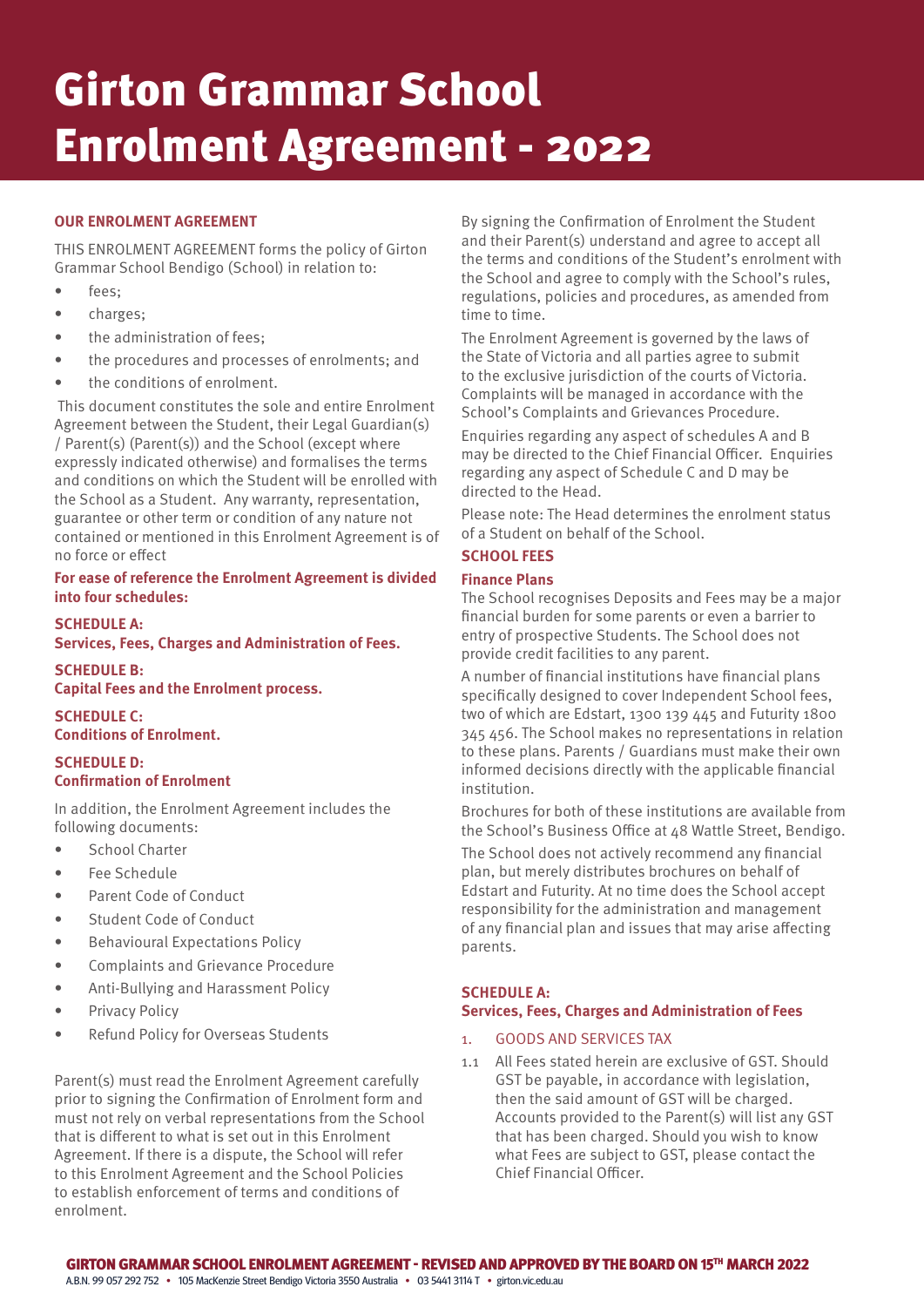# 2. EDUCATIONAL SERVICES

- 2.1 The School provides educational services to children from Preparatory to Year 12. The School provides educational services in accordance with the School's registration for:
	- (a) Junior School Preparatory Year 6
	- (b) Senior School Years 7-12
- 2.2 From years 7 to 12, the School offers educational services to both local and overseas students (see Schedule A, Clause 9 for further information regarding overseas students).
- 2.3 The education offering from Girton Grammar School for students in Years Prep to 11 follows the Australian Curriculum as prescribed by the Australian Curriculum, Assessment and Reporting Authority (ACARA).
- 2.4 Students in years 11-12 are offered the Victorian Certificate of Education (VCE) and a limited offering of Vocational Educational Training (VET), Victorian Certificate of Applied Learning (VCAL) and School Based Apprenticeships to select from.
- 2.5 Some VCE and other course subjects are available for students to undertake via distance education, within the individual student's timetable, on campus at Girton Grammar School
- 2.6 All courses of study take place on campus with the exception of some VET and VCAL subjects which are undertaken at the Bendigo TAFE campus
- 2.7 The School does not guarantee all subjects will be available for selection in years 11-12.
- 2.8 The School encourages each Student to achieve their personal best but does not make specific promises or representations of any kind regarding specific academic outcomes, results or individual Student achievement, and no such representations are to be implied on the basis of the School accepting the Student for enrolment.

## Modes of Study

- 2.9 The School's course is primarily classroom based on campus teaching, which may be carried out by remote means from time to time as required, and may include programs, camps and excursions and work experience placements.
- 2.10 In order to complete the course requirements, Students will need to complete set learning outcomes and undertake a variety of assessments, which may include, but not limited to:
- Assignments
- **Essays**
- Tests
- Case studies
- Analysis
- Oral Presentations
- **Examinations**

2.11 The School year is broken into two Semesters of two terms each, with holiday periods in between. Term dates can be found on the Girton Grammar School website. 2.12 Course content and modes of study will differ depending on the term and year level the Student is enrolled in.

## 3. TUITION FEES (AUSTRALIAN STUDENTS)

3.1 Tuition fees can be paid annually or by four instalments. Discounts only apply if the payment criteria detailed below are met. Fees for the 2022 academic year are set out below (fees for subsequent academic years are subject to change):

|                                                 | <b>Annual Fee</b><br>without<br>discount for<br>2021 | <b>Annual</b><br>fee with<br>discount if<br>paid in full<br>by 5pm, last<br><b>business</b><br>day of<br><b>November</b> | <b>Instalment</b><br>Fee with<br>no prompt<br>payment<br>discount | <b>Instalment</b><br>Fee with<br>prompt<br>payment<br>discount |
|-------------------------------------------------|------------------------------------------------------|--------------------------------------------------------------------------------------------------------------------------|-------------------------------------------------------------------|----------------------------------------------------------------|
| <b>Tuition Fee:</b><br>Preparatory<br>to Year 6 | \$11,872,00                                          | \$10,655,00                                                                                                              | \$2,968,00                                                        | \$2,718,00                                                     |
| <b>Tuition Fee:</b><br>Years 7 to 12            | S <sub>14</sub> ,656,00                              | \$13,383.00                                                                                                              | \$3,664.00                                                        | \$3,414.00                                                     |

3.2 The prompt payment discount of \$250 per instalment per Student will apply if your account balance is paid in full by 5pm on the last business day for the School in the months of November, January, April, and July. This discount DOES NOT apply to Late Withdrawal Fees referred to at clause 7.2.

## **Please do not leave your payment to the last minute. The School is not responsible for, nor will it recognise any delays howsoever caused.**

- 3.3 Where annual fees are paid by 5pm on the last business day of November the following discount will apply:
- the prompt payment discounts of \$250 ( i.e. \$1000 in total)
- a 2% reduction of the remaining annual balance after the prompt payment discounts have been deducted.
- 3.4 The Parent(s) / Guardian(s) may elect to pay fees a number of years in advance. In such instances they will attract the discounts referred to above. However, they will still be liable for any fee increases levied in the pre-paid years. Such fee increases and any other account arrears are to be paid by 5pm on the last business day of November, or Parent(s) / Guardian(s) will forfeit the prompt payment discount for that year.
- 3.5 A request for a donation to the Building Fund/ Library Fund/Scholarship Fund may accompany each instalment, or be sent separately. This amount is both voluntary and tax deductible.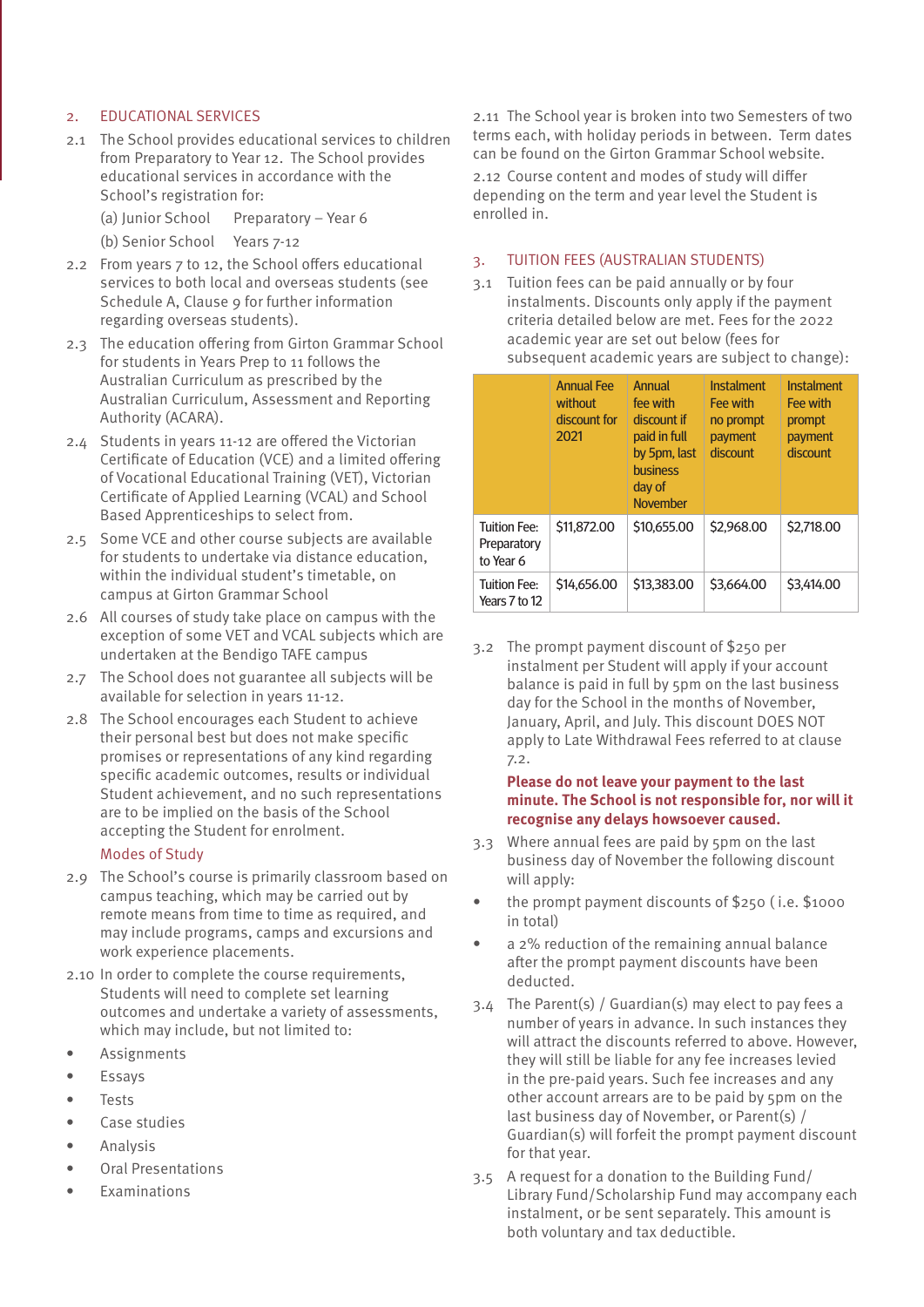- 3.6 Allegations or instances of bullying by or against the Student (or other behaviours) or the commencement of the Complaints and Grievance procedure will not discharge an obligation to pay tuition fees and other payments.
- 3.7 Should any payment by a Parent / Guardian(s) be dishonoured by his/her bank, the dishonour fees arising will be charged back to the Parent and any prompt payment discount may be forfeited unless alternative payment is made before the discount deadline.
- 3.8 No Student will be permitted to return to School at the commencement of the year if any prior year's fees remain outstanding or if any portion of annual fees for the current year are outstanding.
- 3.9 In respect of instalment fees, no Student will be permitted to return to school in:
- Term 1 if the account balance due on the last business day of November is outstanding
- Term 2 if the account balance due on the last business day of January is outstanding
- Term 3 if the account balance due on the last business day of April is outstanding
- Term  $\Delta$  if the account balance due on the last business day of July is outstanding.
- 3.10 Where payments on an account are consistently overdue and outside the stated terms for payment, the School reserves its right to request that fees be paid in advance, or, impose alternative payment terms on that account. Any adjustment or alteration to the terms for payment would be advised to the Parent(s) in writing separately from this Agreement. It is an established School practice to refer overdue accounts (> 30 days) to a debt collection agency and a credit report may be obtained without any further notice to the parent. Payment of all legal costs, commissions and sundry expenses associated with the recovery of accounts outside of the stated payment terms will become the liability of the Parent(s).
- 3.11 If the Parent(s) defaults in payment by the due date of any amount payable to the School, then without prejudice to any of its other accrued or contingent rights, the School shall be entitled to:
	- a. Charge interest on the amount of monies outstanding from the day following the date due for payment until the date payment is made at the prevailing rate pursuant Section 2 of the Penalty Interest Rates Act 1983 (Vic) calculated on a daily basis. The parties agree that this amount is a genuine pre-estimate of the School's damages and is not a penalty;
	- b. Claim from the Parent(s) all costs, expenses and charges incurred on any account whatsoever on an indemnity basis including but not limited to any action taken by the School to recover monies owing by the Parent(s), including but not limited to debt

collection and mercantile agent's costs and commission fees, skip trace and location fees, and legal costs and disbursements on a solicitor/client basis;

- c. Credit any payments received from the Parent(s) first against any interest charges and costs and all such charges shall be payable upon demand.
- d. Refuse to allow a Student to continue at the School or attend camps, excursions and tours while any fees or charges remain unpaid after payment is due.
- 3.12 Parent(s) acknowledge that any agreement or act by the School not to strictly enforce the terms under this Enrolment Agreement in relation to Tuition Fees does not constitute a waiver of its rights to require the Student to be withdrawn from the School and to cancel the Student's enrolment.

## 4. FEE REDUCTION POLICY

- 4.1 In certain extenuating circumstances, a reduction in fees may be appropriate and application should be made in writing to the Head. Any concession given is at the discretion of the Head. For example: Illness
- 4.2 A rebate may apply resulting from absence through illness, supported by a medical certificate, for a period of fifty school days or more per year, where a continuing place in the School is to be reserved.
- 4.3 The rebate will be 50% of Tuition Fees for the period exceeding 50 school days.

## Discretionary Withdrawal

- 4.4 Withdrawal of a Student temporarily with the Head's permission does not attract a rebate of fees. Where a Student is withdrawn temporarily without the Head's permission, the Student's place may be lost. Official Interschool Exchange
- 4.5 Official exchanges, as defined by the Head, of one term or longer, may qualify for a rebate of fees for the duration of the exchange. This should be discussed with the Head. Any exchange less than one term will not qualify for a rebate of fees.
- 4.6 A \$100 administration charge applies to all exchanges.

## Family Leave

4.7 When a family seeks leave in excess of two terms and a place is reserved, this may qualify for a rebate of fees. This should be discussed with the Head. Such granting of leave is at the Head's discretion. A pro-rata prompt payment discount will apply to the fee charged, if paid by the date specified.

## 5. EXPULSION

- 5.1 No rebate of fees will be made should a Student leave owing to misconduct, including suspension and expulsion.
- 5.2 During any period of suspension, the Parent(s) will be required to continue paying all School fees.
- 5.3 In the event that a Student is expelled from the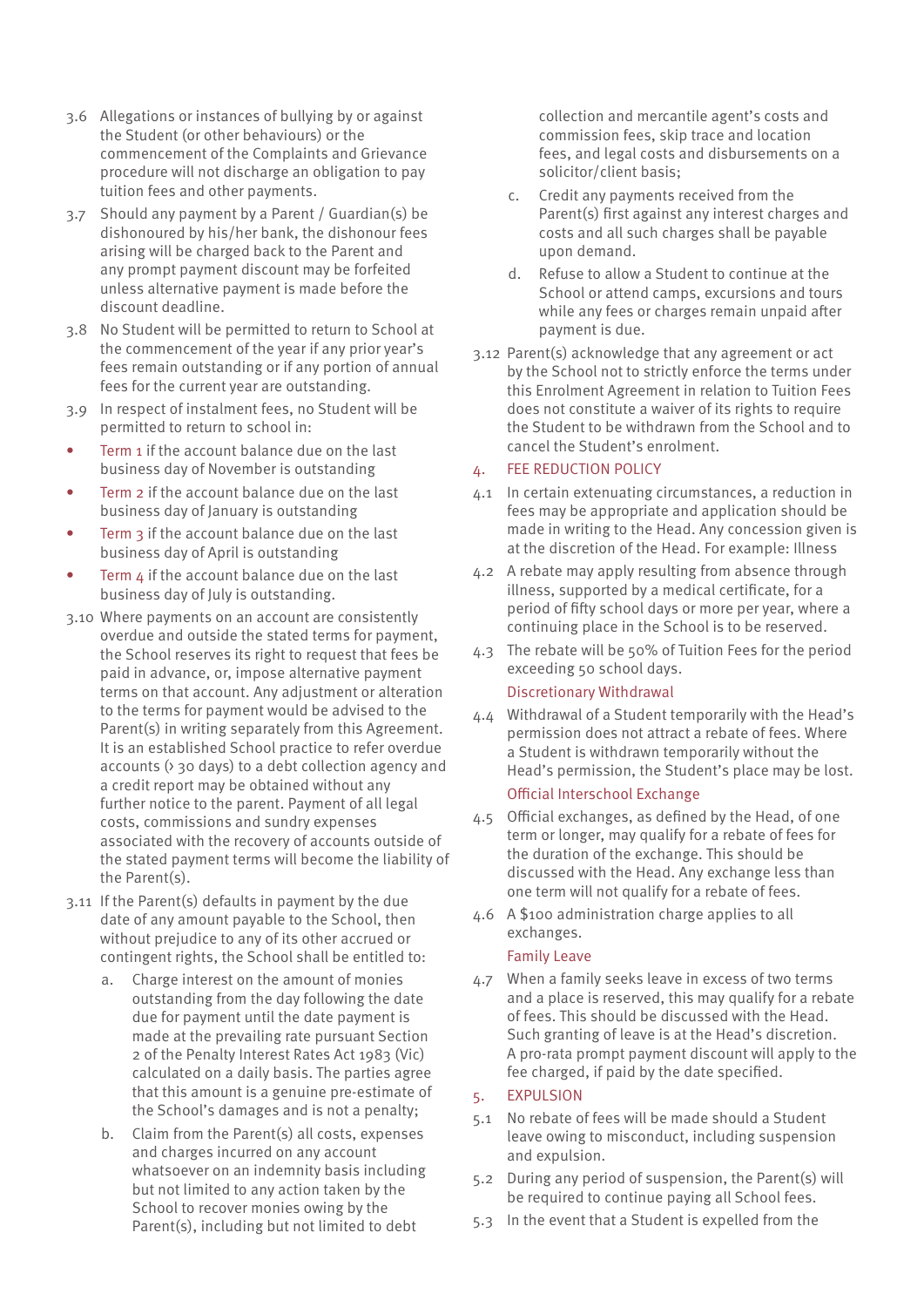School, the current term's tuition fees remain due and payable, inclusive of any co-curricular or extracurricular activities for which commitment has been made. Depending on the circumstances of the enrolment termination, the School may elect at its sole discretion to waive all or part of any outstanding tuition fees.

# 6. ADDITIONAL CHARGES

6.1 It is of the utmost importance that Parent(s) are aware of these charges when accepting a place at the School.

#### Extra Subject Tuition Fees, Excursions, Camps, Co-Curriculum etc.

- 6.2 Excursions, camps, extensions to teaching and other activities will occur throughout the year. Such events are charged on a cost recovery basis, including any insurance, ground hire, transport etc.
- 6.3 Excursions, extra subjects, camps and the like are a prescribed portion of the Student's tuition at the School. Unless the Head gives prior approval, non- attendance will result in a Student being charged the cost of the event. If the Student is withdrawn from a compulsory camp after the cut off date, Parent(s) will be charged for the cost of the camp that wasn't attended as well as the alternative School based activity.
- 6.4 For your information, as a guide only, the cost of camps in 2019 were:

| <b>YEAR</b> | 0    |      | 2     | 3     | 4     |            |
|-------------|------|------|-------|-------|-------|------------|
| <b>COST</b> | \$14 | \$60 | \$240 | \$360 | \$290 | \$290      |
| <b>YEAR</b> | 6    |      | 8     | 9     | $10*$ | <b>VCE</b> |
|             |      |      |       |       |       |            |

- 6.5 The actual costs of camps will be charged to the monthly accounts. The costs in subsequent years may vary from the above.
- 6.6 Tuition fees for extra subjects are published separately and will be charged to the monthly accounts. These subjects may include: Music Tuition; other Performing Arts Courses; Contemporary Dance-Creative Movement as an Art Form; Tennis; Gymnastics; English as a Second Language; Speech Pathology and Therapy; Psychological Services and others. See the individual application forms for full details and conditions.
- 6.7 Periodically the School will offer Students the opportunity to participate in an overseas tour. Attendance on such tours is voluntary: however, once committed, the full cost of the tour will be payable even if the Student is withdrawn. Where any account is in arrears at the time of the tour, the Student will not be permitted to attend and all costs associated with the trip will be forfeited. It is recommended that Parent(s) take out appropriate travel insurance or accept the risk themselves.
- 6.8 The cost of printing is charged on a cost recovery basis. An initial printing charge of \$25 per Student is made at the commencement of Term 1. Balances are reviewed at the end of each term and top up charges are made as necessary for usage.
- 6.9 An annual year-level Curriculum levy will be raised to cover, but not limited, to the Junior School levies, Physical Education, Carnival Events, House levy, bus services for compulsory school events such as Carols Service and Speech Night rehearsals, and ICT charges for each year level.

| <b>ANNUAL YEAR LEVEL CURRICULUM LEVY - 2022</b> |          |          |          |                   |          |
|-------------------------------------------------|----------|----------|----------|-------------------|----------|
| <b>YEAR</b>                                     | 0        |          | 2        | з                 | 4        |
| COST                                            | \$425.70 | \$379.50 | \$366.95 | S491.25           | \$489.30 |
| <b>YEAR</b>                                     | 5        | 6        | 7        | 8                 |          |
| COST                                            | \$476.20 | \$541.75 | \$541.35 | \$563.90          |          |
| <b>YEAR</b>                                     | 9        | 10       | 11       | $12 \overline{ }$ |          |
| COST                                            | \$759.90 | \$797.00 | \$316.65 | \$283.05          |          |

Non-tuition charges that cannot be equitably charged across a year level, for example, costs associated with elective subjects or co-curricular participation, will continue to be billed to individual student accounts. All students will be charged an opening printing balance on enrolment, and the print balance will be adjusted according to the individual child's print usage. Camps, excursions, incursions and co-curricular activities will continue to be charged separately to tuition fees and the curriculum levy and will vary from year to year, depending on the activities undertaken

#### 7. WITHDRAWAL OF STUDENTS

- 7.1 To withdraw a Student from the School, at least one complete term's written notice, including the preceding vacation, must be given in writing to the Head. The Parent(s) / Guardian(s) acknowledge that the School may suffer loss if this notice requirement is not complied with.
- 7.2 The School may charge a Late Withdrawal Fee per Student, equal to 70% of the applicable tuition fee listed in the table at clause 3.1 under the heading "Instalment Fee with no prompt payment discount" that would have been payable if the Student was not withdrawing, where the Parent(s) do not comply with the notice requirements provided at clause 7.1.
- 7.3 The Late Withdrawal Fee referred to in clause 7.2 is payable by the Parent(s) / Guardian(s) 30 days from the School's receipt of the written notice to withdraw the Student from the School and for the avoidance of doubt the School may, at the School's discretion, deduct the Late Withdrawal Fee from fees of any kind already paid to the School in advance that would otherwise be refundable to the Parent(s) /Guardian(s).
- 7.4 The parties acknowledge and agree that the Late Withdrawal Fee, payable pursuant to clauses 7.2 and 7.3, is reasonable and represents a genuine pre-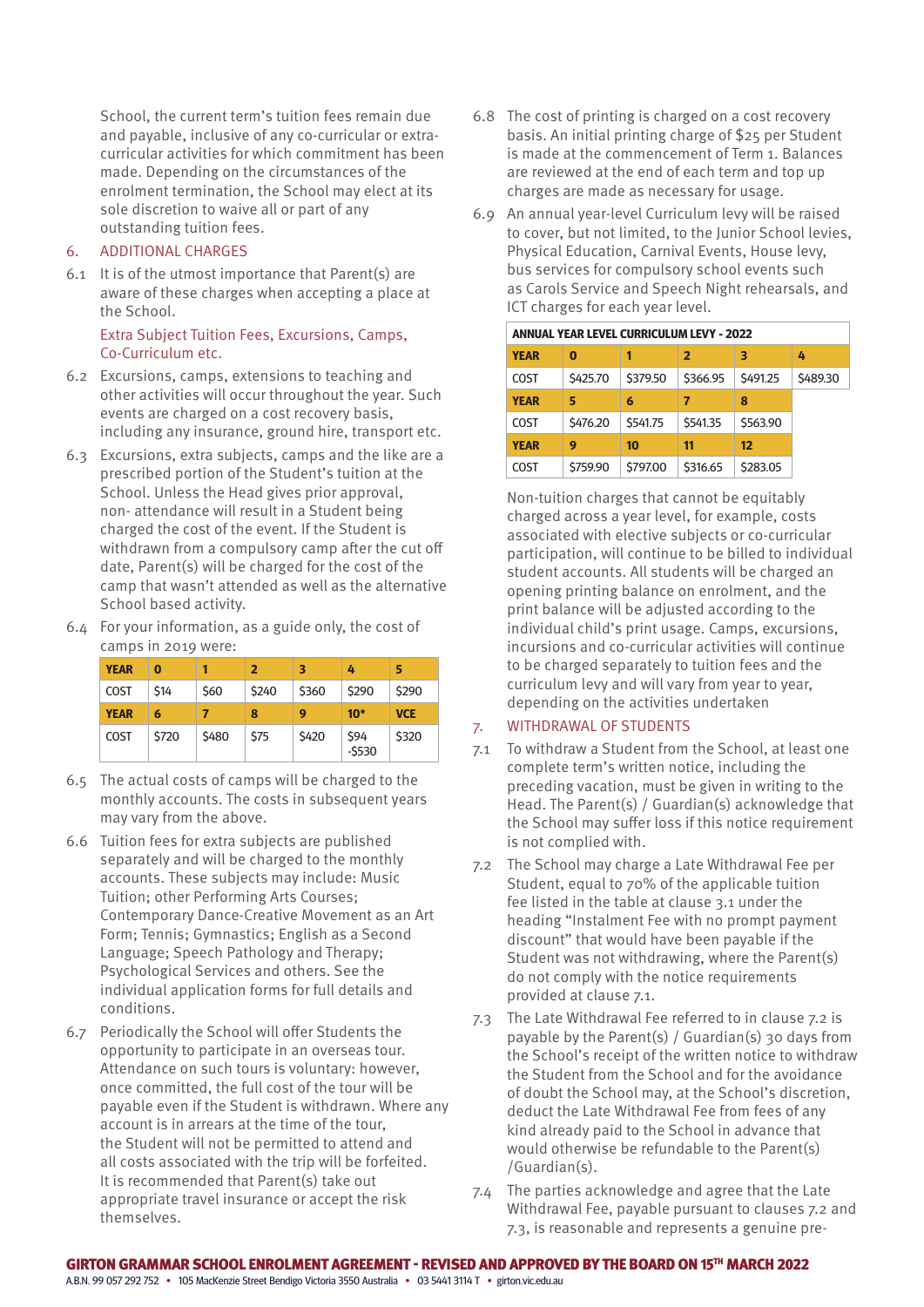estimate of any loss that may be suffered by the School as a result of a breach of clause 7.1.

- 7.5 Once the signed Confirmation of Enrolment is received, and the first instalment of the Capital Fee is paid, the Student is deemed to be enrolled in the School. Hence the notice of withdrawal period as described in Clause 7.1 is required to be given if Parent(s) subsequently decides not to proceed.
- 7.6 The Application and Administration fees will not be refunded if Parent(s) / Guardian(s) decide to withdraw a Student at any time, or a Student does not commence at the School.

#### 8. SCHOLARSHIPS AND BURSARIES

8.1 Scholarships and Bursaries are awarded at the discretion of the Head. Enquiries should be made to the Registrar or Head.

## 9. OVERSEAS STUDENTS (Years 7-12)\* Fees

- 9.1 The fees for Overseas Students are as follows: Annual Tuition fees \$29,699
- 9.2 Girton Grammar School does not offer Boarding or Homestay.

The annual tuition fee includes all charges for tuition and compulsory excursions during term time, The Tuition Fee, is payable annually in advance and prior to the Student's arrival in Australia.

- 9.3 Monies received from Parent(s) / Guardian(s) on behalf of overseas Students will be placed in the School's trust account. Any interest earned, less bank fees and an administration charge, is assigned to each individual's account.
- 9.4 Clause 9 of this Agreement should be read in conjunction with the Refund Policy for Overseas Students. Copies are available from the Business Office by request.

#### English Language Requirements

9.5 To ensure Overseas Students have the best possible chance of successful completion of courses at Girton Grammar School, they are required to undertake a pre-requisite English Language proficiency test via the International English Testing System (IELTS). Overseas Students must achieve a minimum test score of 5.5 or a minimum test score when combined with at least 10 weeks English Language Intensive Courses for Overseas Students (ELICOS) of 5.0 or a minimum test score of 4.5 when combined with at least 20 weeks ELICOS.

#### Overseas Student Contact Details

9.6 Girton Grammar School will only offer enrolment to international students aged under 18 years where the student will reside at all times in Victoria either:

• in the care of a parent or legal guardian, or • in the care of a close relative nominated by the parent/legal guardian and approved by the Department of Home Affairs (a DHA approved relative)

Girton Grammar School does not issue Confirmation of Appropriate Accommodation & Welfare (CAAW) arrangements accepting responsibility for unaccompanied students aged under 18, and will not arrange homestay or boarding Girton Grammar School does not engage in contracts with commercial Education Agents.

- 9.7 Overseas Students must have an adult guardian who is resident in Australia.
- 9.8 Overseas Students must notify the School of his or her contact details including their current residential address, mobile number (if any) and email address (if any), who to contact in emergency situations and any changes to those details within 7 days of the change. [this is a requirement under the National Code of Practice for Providers of Education and Training to Overseas Students 2018].

#### Overseas Students - internal and external complaints and appeal process

- 9.9 The School has an internal and external complaints and appeals process, please see Schedule C, Clause 9 of this Agreement The School's Complaints and Grievance Policy can be found on the School's community online portal, Astra.
- 9.10 The Conditions of Enrolment, which constituted a written agreement, and the right to make complaints and seek appeals of decisions and action under various processes, does not affect the rights of any overseas students to take action under the Australian Consumer Law if the Australian Consumer Law applies [This is required by the National Code of Practice for Providers of Education and Training to Overseas Students 2018].

## 10. TAX DEDUCTIBLE FUNDS

- 10.1 The School operates three tax deductible funds. These are the Building Fund, the Library Fund and the Scholarship Fund. Donations to date have been instrumental in funding the Campus development and providing new technology and books for the Library. The Scholarship Fund will be used to make a Girton education available to a broader range of students.
- 10.2 All donations will be issued with a receipt that will enable the donor to claim a tax-deduction.
- 10.3 In addition, non-deductible payments can be made in sponsorship of Speech Night Awards, or in providing named scholarships to assist students with tuition costs.
- 10.4 Further details are available from the Head or Chief Financial Officer.

#### 11. INSURANCE – STUDENTS AND PROPERTY

- 11.1 The School does not insure either Students or the property of Students against damage or loss.
- 11.2 If property is damaged or stolen whether from a locker, a bag or any other place at School or at any School programme, the School does not accept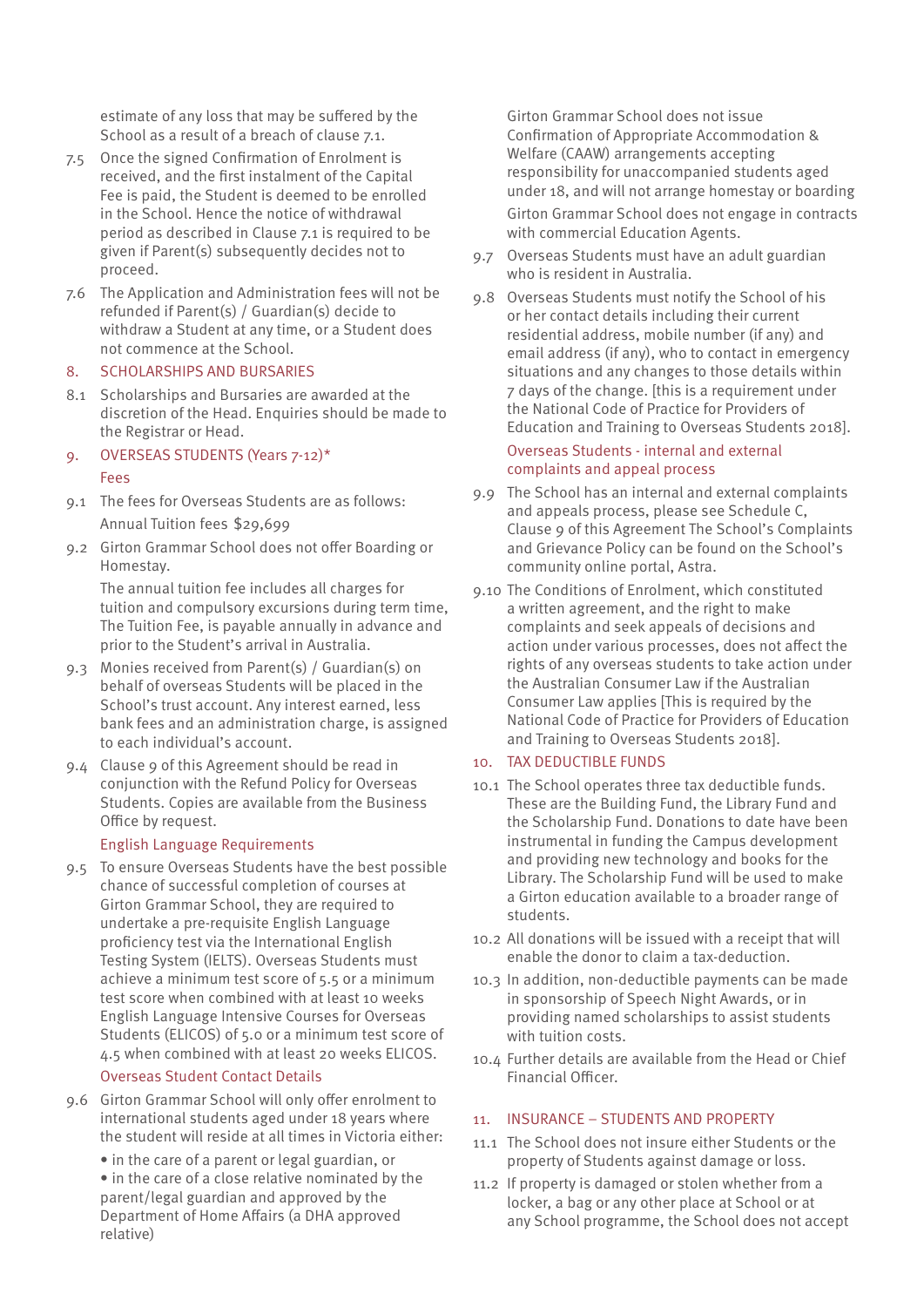responsibility for repair or replacement. All students' or families' property is the responsibility of the Student or the family, not the School.

- 11.3 If a Student is injured or becomes ill, either at School or attending a School event, then any medical, hospital, ambulance (including air ambulance) and other expenses associated with that illness or injury are the responsibility of the Student or his/her family.
- 11.4 In all cases, the Parent(s) have the responsibility to insure or take the risk ("self-insuring") for loss or injury etc. associated with the Student's activities at the School and its associated programmes. The Parent(s) may wish to consult their insurance broker, insurance company or other professional for advice.

#### **SCHEDULE B Capital Fees and The Enrolment Process**

#### 1. GOODS AND SERVICES TAX

1.1 All Capital Fees stated herein are exclusive of GST. Should GST be payable, in accordance with legislation, then the said amount of GST will be charged. Accounts provided to Parent(s) will list any GST that has been charged. Should you wish to know what fees are subject to GST, please contact the Chief Financial Officer.

#### 2. APPLICATION FEE

2.1 A \$110 GST inclusive non-refundable Application Fee is payable per child and will place the child on a list for the relevant year of entry.

## 3. CAPITAL FEE

- 3.1 The Capital Fee is:
- \$1250 for the first child in the family
- \$500 for the second and subsequent children in the family.
- 3.2 Payment dates for the Capital Fee are advised in the letter of offer:

| <b>FEE</b>           | <b>First Child</b> | <b>All other</b><br>children | <b>Payment Due</b>                                           |
|----------------------|--------------------|------------------------------|--------------------------------------------------------------|
| First<br>instalment  | \$750              | \$300                        | Upon acceptance<br>of Enrolment<br>Offer                     |
| Second<br>instalment | \$500              | \$200                        | On or before<br>31st August in<br>the year prior to<br>entry |
| <b>Total fee</b>     | \$1250             | \$500                        |                                                              |

- 3.3 The Capital Fee will only be refunded if the School fails to offer a place in the original year of entry.
- 3.4 Where a family first enters the School with a Student in Year 10 or above, the family will only pay the Application Fee and the first instalment, as detailed above, of the Capital Fee.
- 3.5 Where a family re-enters the School after departure (applicable if no other siblings are currently in the School) the difference between the previous Capital

Fee paid and the current Capital Fee will be payable. Should the School hold a capital deposit, then the capital deposit may be transferred to offset the Capital Fee. Please note this Capital Fee is not tax deductible.

#### 4. APPLICATION FORM

- 4.1 The Application Form must be completed by the Parent(s)of the child seeking entry to the School. Joint and several liability for the enrolment of the child at the School is required in all applications for enrolment. Space is provided at foot of this agreement for joint signatures. The signing of this document acknowledges acceptance of the Enrolment Agreement, including fees and charges.If circumstances permit only one party as signatory, then that person is solely responsible for all fees and charges.
- 4.2 Parents agree that their joint and several liability arrangement continues, irrespective of any changes to the relationship between co-signatories or any Court Order between Parents or any child support arrangements or any other arrangements between Parents. Any requests to vary this joint and several liability must be provided in writing by the Parents to the School.

## 5. PROVISIONAL LISTING

5.1 Acknowledgment of an Application Form shall include information regarding enrolment procedures. Acceptance of an Application Form guarantees consideration of the application, but does not guarantee an offer of a place, any more than being on the list can guarantee a place.

## 6. CONFIRMATION OF ENTRY

6.1 A place is offered if the Enrolment Interview is successful and a vacancy exists in the required Year level. This place must be confirmed by accepting | within 14 days and by paying the first instalment of the Capital Fee.

#### 7. WAITING LIST

7.1 Students will remain on the Waiting List when all places in the year level sought have been allocated, unless, at the request of the Parent(s), they are deleted from our pre-enrolment system. If a place does not become available in the requested year of entry, all students on the Waiting List will be rolled over to the next year of entry.

#### 8. OFFER OF ENROLMENT

- 8.1 A Formal Offer of Enrolment at Girton Grammar School shall be made in writing, over the signature of the Head or his delegate. It will include details of payments due and expectations of the School should the Offer of Enrolment be accepted by the Parent(s).
- 8.2 Fourteen days is normally given to accept an Offer. However, if the Offer is to fill a vacancy, owing to the departure of an existing Student or nonacceptance by another applicant, immediate confirmation may be required.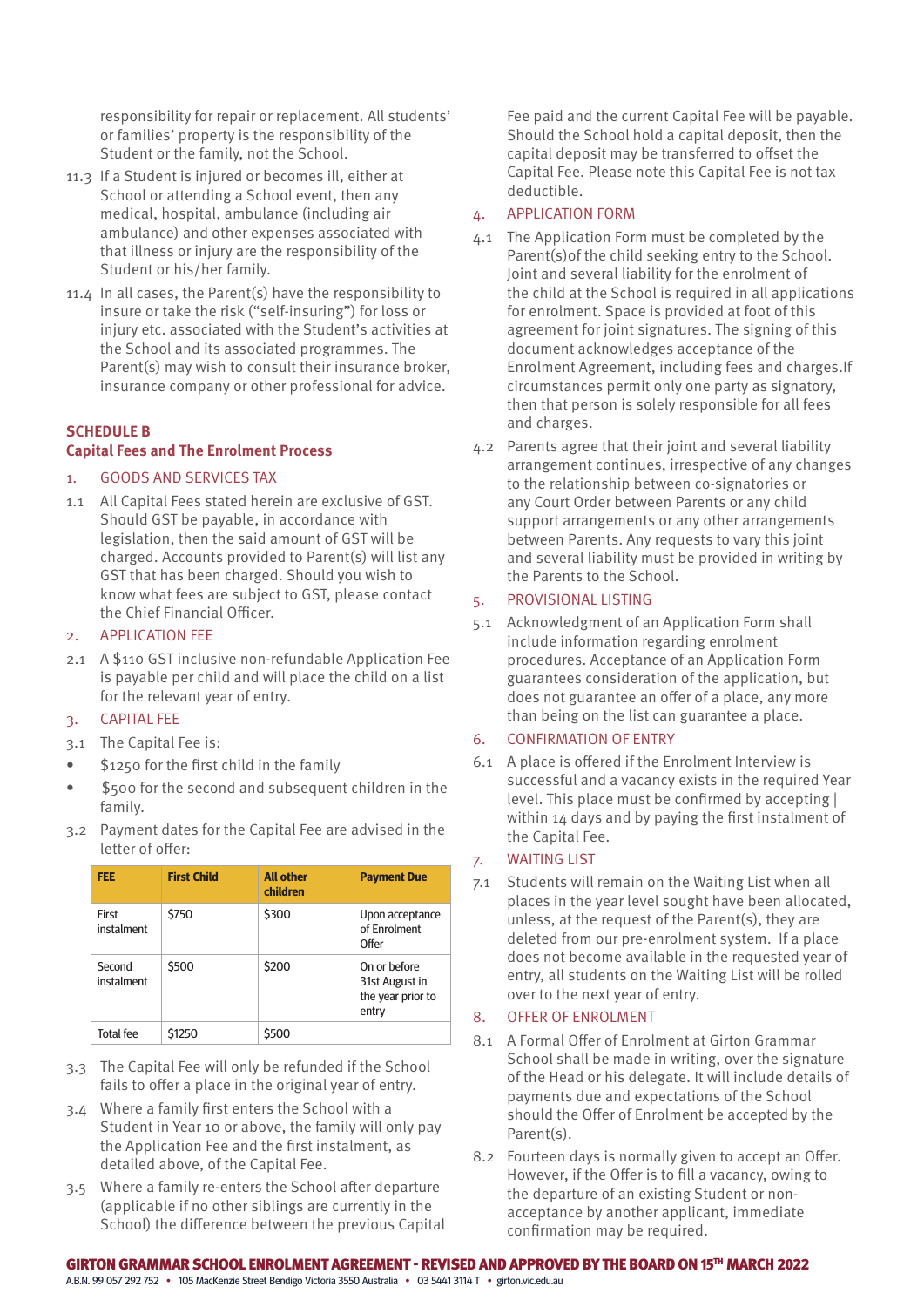- 8.3 Please note that should no response to an Offer of Enrolment be received within the specified period from the date of posting of the Letter of Offer, the Offer shall be withdrawn and the place provided to another child, without further notice from the School. This regulation applies to all enrolments.
- 8.4 Once the signed Confirmation of Enrolment is received, and the Capital Fee is paid, the Student is deemed to be enrolled in the School. Hence the notice of withdrawal period is required to be given if the Parent(s) subsequently decides not to proceed. (See Schedule A, Clause 7.1 of this Agreement).

#### 9. OFFERS MADE DURING THE DECEMBER-JANUARY SUMMER VACATION:

- 9.1 If a Parent(s) are not contactable by telephone/letter within a forty-eight hour period, the Offer shall be made to the next person on the list.
- 10. ENROLMENT PROCEDURES
- 10.1 Parent(s) enquire via the website or telephone or in person.
- 10.2 Parent(s) receive an Information Package which includes the Application Forms and the Enrolment Agreement.
- 10.3 Parent(s) are invited to attend an Open Day (May and September), or a Head's Tour Morning (March and November, or arrange a tour with the Registrar on another suitable day.

Or

If Parent(s) wish to proceed immediately they should complete and return the Application Form together with payment of the non-refundable Application Fee of \$110.

- 10.4 The School will contact families, in order of receipt of the Application Form and Application Fee, to arrange an Enrolment Interview approximately 18 months prior to entry. Parent(s) (if possible) and the child should attend the enrolment interview. Parent(s) seeking an immediate place in the School can ring the Registrar to arrange an interview.
- 10.5 The Enrolment Interview is a necessary requirement for any enrolment at the School. Exceptions may be made for overseas and interstate applicants at the Head's discretion and telephone interviews can be arranged as an alternative. Follow up interviews will be arranged upon arrival in Bendigo.
- 10.6 Following the Enrolment Interview and at the discretion of the Head, an offer of a Place in the School will be made if a vacancy exists.
- 10.7 Parent(s) are asked to accept, defer or decline the offer within 14 days of the offer being made.
- 10.8 Upon acceptance of the offer Parent(s) are asked to pay the first instalment of the Capital Fee and return the signed Confirmation of Enrolment. The Capital Fee is a non-refundable amount used by the School to purchase capital items within the School. The second instalment of the Capital Fee is due and payable on or before the 31st August the year prior to entry or, in the case of an immediate start, prior

to commencement.

10.9 Capital Fee Instalments

9.9.1 For the First Child entering the School:

1st Instalment of the Capital Fee - \$750

2nd Instalment of the Capital Fee - \$500. Total \$1250 9.9.2 For the Second and Subsequent Child(ren)

entering the School

1st Instalment of the Capital Fee - \$300

2nd Instalment of the Capital Fee -\$200. Total \$500

- 10.10 Copies of the Birth Certificate (or Passport) and Immunisation Certificates must be on file prior to the Student's commencement at the School. We prefer these to be provided at the interview.
- 10.11 Where an Enrolment Offer cannot be made, Students will be placed on a waiting list in order of receipt of the Application Form and payment of the Application Fee. Students must have attended an enrolment interview to be placed on a waiting list.
- 10.12 Where a vacancy occurs in a full Year level, an Enrolment Offer will be made from the Waiting List, in order of receipt of the Application Form and Application Fee. The time given for acceptances of these offers may vary, depending on the time of the year the offer is made. (See points 9.5 and 9.14).
- 10.13 Where an Enrolment Offer is deferred, the Student will be placed next on the list of the requested year level but not ahead of students already on that list. Any monies paid will roll over with the enrolment.
- 10.14 Fourteen days is given to accept an Enrolment Offer. However, if the Enrolment Offer is to fill a vacancy, owing to the departure of an existing student or non-acceptance by another applicant, an immediate acceptance will be required.
- 11. ENROLMENT ADMINISTRATION
- 11.1 The Head has the right and responsibility to accept or reject enrolment applications. When a Student is enrolled, that Student and his/her Parent(s) are bound by the Enrolment Agreement , and policies, rules and practices of the School as amended from time to time.
- 11.2 The Head also has the responsibility to ensure the smooth operation of the School, and is the arbiter of all issues that relate to a Student's continuing enrolment, other than a parent's voluntary withdrawal.

# **SCHEDULE C Conditions of Enrolment**

## 1. GENERAL

1.1 The Parent(s) and Student agree to disclose to the School all information about the physical, wellbeing, learning or other disabilities of the Student so that the School can consider how it can support the Student. Parent(s) / Guardian(s) must ensure that the School's records in relation to the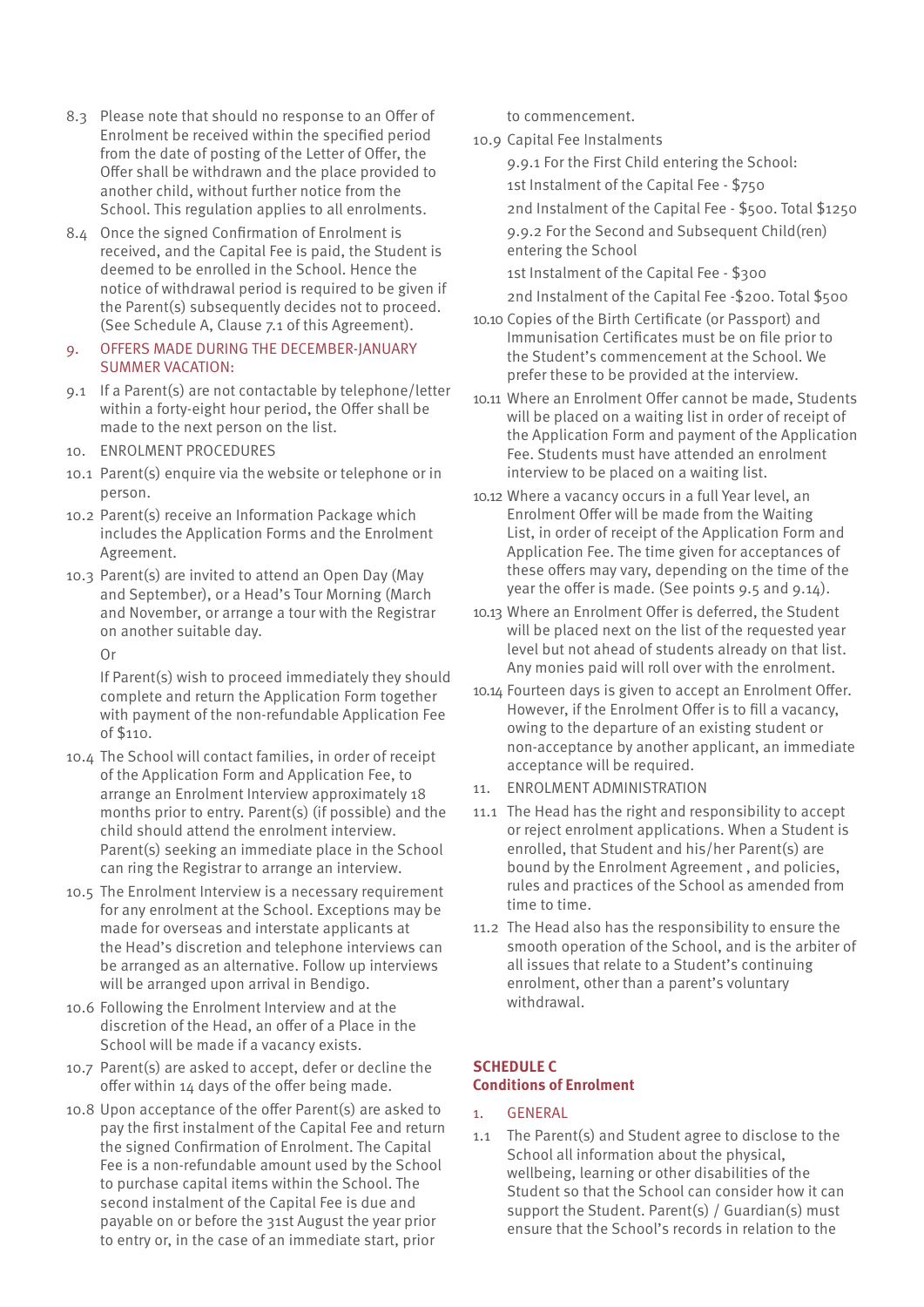Student are correct and up to date and must advise the School as soon as possible of any changes to the Student's records, including the Student's or the Parent(s) contact information, including address.

- 1.2 The Parent(s) and Student will commit to and support, the values and philosophy of the School and its various policies, procedures and programs. They will work in partnership with the School to ensure that the Student meets its expectations and contributes positively within the learning environment. Parent(s) agree to be bound by the School's Parent Code of Conduct, as amended from time to time.
- 1.3 The Parent(s) and Student to this Enrolment Agreement agree to respect the right of every member of the School community to participate, learn and work in an environment free of abuse, discrimination, harassment, bullying, violence, vilification and victimisation. Parent(s) and the Student will comply with the obligations within the various policies and codes of conduct outlined by the School.

#### 2. STUDENT CONDUCT

2.1 The continued enrolment of the Student is dependent on their behaviour being in accordance with the Student Code of Conduct and the School's policies, rules and regulations, as amended from time to time, including those which form part of the Enrolment Agreement.

#### Disciplinary action

- 2.2 Parent(s) agree to support the School in lawful disciplinary actions undertaken by the School which the School deems as appropriate to modify, address and/or deal with the Student's behaviour and/or conduct.
- 2.3 The School reserves the right to discipline the Student, including for out of hours behaviour that may affect themselves, other students or staff or unduly damage the reputation or property of the School.
- 2.4 Student misconduct, bullying and harassment, breaches of the Student Code of Conduct and breaches of School Policies are subject to disciplinary action by the School in accordance with the School's Behavioral Expectations Policy. Parent(s) / Guardian(s) are expected to read the Student Code of Conduct and the Behavioral Expectations Policy with their child to ensure awareness and understanding of the School's expectations and to support the implementation of these rules and requirements.

#### Search of Student's Belongings

2.5 Where it is considered necessary, for example, where the Student Code of Conduct may have been breached, the School may authorise an appropriate School staff member to conduct a search of any of the Student's private belongings that have been

brought onto the School's premises or to a School function or activity, including the Student's school bag, electronic devices or locker, and may authorise a search of the Student's person or direct that their pockets or clothing be emptied.

#### Suspension and Expulsion

- 2.6 Where there are serious breaches of the Student Code of Conduct or School policy, a Student may be summarily suspended, pending a final decision regarding possible expulsion. A meeting with the Student and the Student's Parent(s) will be convened as soon as is practicable to discuss the matter.
- 2.7 If suspended, the Student shall not enter upon any of the School's grounds for any purpose during the period of suspension without the express permission of the Head or their delegate and shall be the sole responsibility of the Parent(s) during such period.
- 2.8 During any period of suspension, the Parent(s) will be required to continue paying all School Fees.
- 2.9 In the event that a Student is expelled from the School, the current term's tuition fees remain due and payable, inclusive of any co-curricular or extracurricular activities for which commitment has been made. Depending on the circumstances of the enrolment termination, the School may elect at its sole discretion to waive all or part of any outstanding tuition fees.

#### 3. PARENT CONDUCT

- 3.1 Parent(s) are required to support the values of the School and agree to comply with the School's rules, procedures and policies, as varied from time to time, including but not limited to the Parent Code of Conduct.
- 3.2 Parent(s) agree to participate appropriately in the Student's education and the School's activities.
- 3.3 Parent(s) will treat other Parent(s), students and School staff with fairness, courtesy and respect at all times, including on social media. Parent(s) will not act in such a manner which would damage the reputation of the School, bring it into disrepute or which would reasonably cause other Parent(s), Students or School staff to be offended, humiliated, afraid or intimidated.
- 3.4 If the Head believes that:

(a) the mutually beneficial relationship of trust and cooperation between the Parent(s) and the School, or between the Parent(s) / Guardian(s) and School staff or other Parent(s), has broken down to the extent that it adversely impacts on the Parent(s)' relationship with the School; or

(b) the Parent(s) have failed to comply with any of the School's rules, policies or procedures (including the Enrolment Agreement and associated documents),

the Head in their absolute discretion may cancel the Student's enrolment, together with any other

A.B.N. 99 057 292 752 • 105 MacKenzie Street Bendigo Victoria 3550 Australia • 03 5441 3114 T • girton.vic.edu.au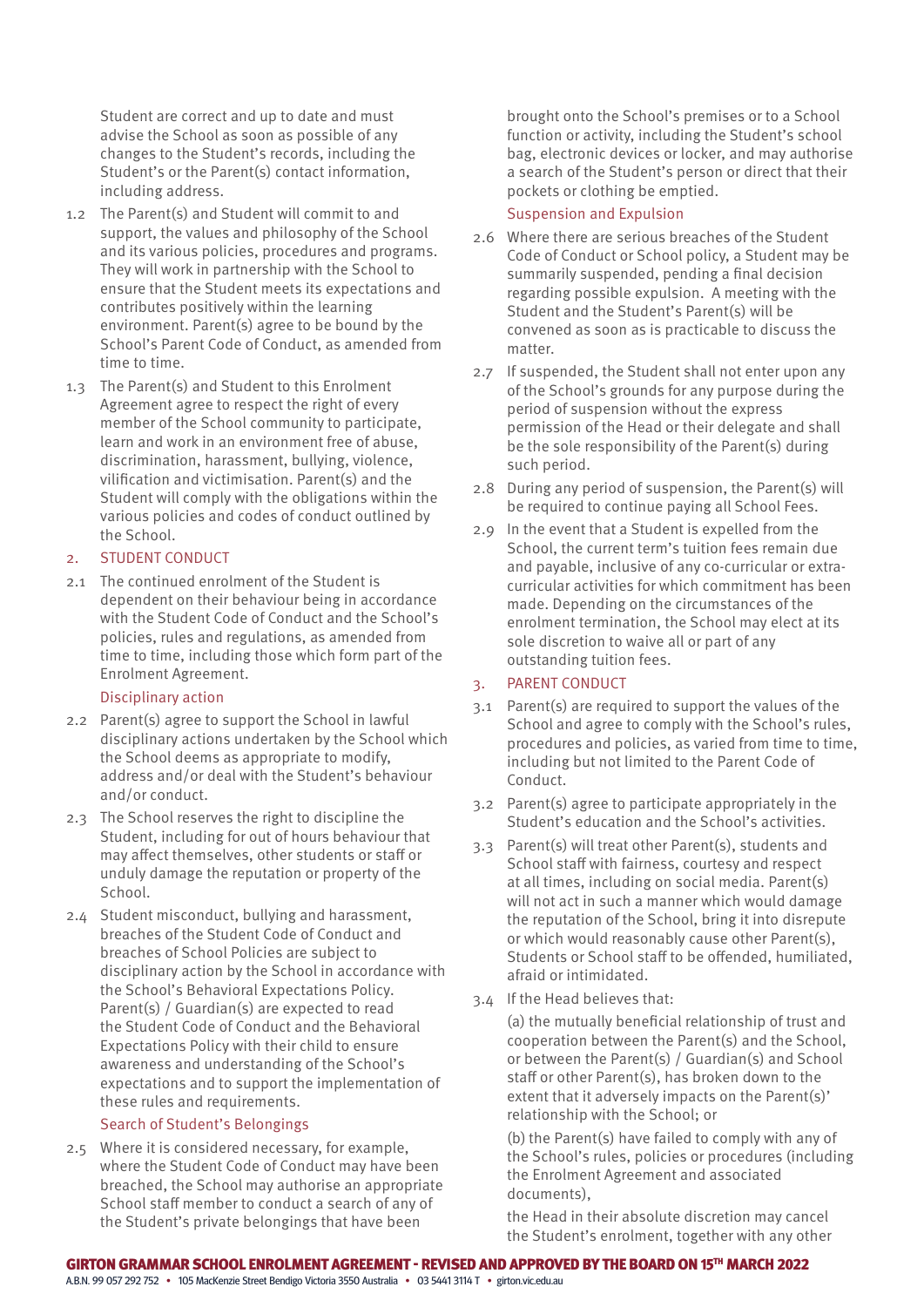child or children, that the Parent(s) have enrolled at the School and require the Parent(s) to remove the Student from the School.

## 4. CHILD PROTECTION AND SAFETY

4.1 Parent(s) agree to assist the School in discharging its obligations under the Child Wellbeing and Safety Act 2005 (Vic) by participating in any investigations in relation to allegations of "reportable conduct", or taking any other steps to assist the School with its child safety statutory obligations, if requested to do so by the School or a regulatory authority.

## 5. HEALTH AND MEDICAL INFORMATION

- 5.1 The Parent(s) have disclosed all information to the School regarding the health, physical, learning and other disabilities of the Student that may impact upon the School's ability to properly care for the Student, during the application process and prior to signing this Enrolment Agreement.
- 5.2 During the period that the Student is enrolled at the School, Parent(s) / Guardian(s) must, as soon as practicable, bring to the School's attention in writing, with appropriate documentation, any new medical conditions, physical impairments, mental impairments or other conditions affecting the Student that may impact upon the School's ability to properly care for the Student and to enable consideration of reasonable adjustments to services and/or facilities that may be required.
- 5.3 This information will be used to assess the School's ability to make reasonable adjustments and accommodate the learning and wellbeing needs of the Student whilst attending the School.

## Medical treatment

- 5.4 Parent(s) agree to ensure any Epi-pen provided to the School remains current at all times.
- 5.5 Parent(s) authorise the School to:

(a) obtain or provide such emergency or urgent medical treatment for the Student should such action be deemed necessary by the School or School staff; and

(b) obtain any medical treatment for the Student considered appropriate by the School or School staff in the circumstances where the Student suffers from an injury or illness.

5.6 Parent(s) accept responsibility for any expenses incurred on behalf of the School or the Student arising from such emergency or urgent medical treatment. Further, Parent(s) acknowledge that any subsequent medical consent requested on an individual excursion form, or otherwise, exists to expedite the accessibility of medical attention and in no way diminishes the nature and scope of the consent provided in this Enrolment Agreement.

# Immunization

5.7 Parent(s) will ensure that the Student is appropriately immunized in accordance with the applicable Victorian and Australian Commonwealth laws. The School reserves its right to exclude a Student in certain circumstances if the Student is not appropriately immunized.

- 5.8 For entry in to Prep, children are required to be fully immunized.
- 6. FAMILY COURT ORDERS / SEPARATED PARENTS / PARENTING PLANS
- 6.1 Existing sealed Family Law Court orders or parenting plans for separated / divorced Parent(s) must be provided to the Head upon enrolment and again during the enrolment period for any changed circumstances thereby enabling the School to understand any obligations imposed in relation to the information that can be provided to separated parents, such as School reports, excursion permissions or School photos.
- 6.2 The Head will determine whether the Student's other teachers should be aware of any existing Court Order or parenting plan.

## Changed Circumstances

- 6.3 If there is a change in legal guardianship or care for the Student, the Parent(s) will immediately supply the School Head with new or amended Family Court Orders / parenting plans when and if they come into existence at any time whilst the Student is enrolled at the School, in addition to written consent from any other Parent of the Student, confirming the status of the Student's enrolment. The School requires copies of relevant orders / plans to ensure that it can continue to meet the Student's educational and welfare needs.
- 6.4 Parent(s) will advise the School immediately of any change in their family circumstances that might impact the relationship between the family and the School.
- 6.5 The Parent(s) of the Student will indemnify the School against any legal liability which may ensue from a misrepresentation under, or any breach of, this section by the Parent(s).

## New Separation and this Agreement

- 6.6 Upon separation of the Parent(s), the original Enrolment Agreement remains binding. However, either Parent may, subject to the required notice provisions, withdraw their support in writing, which terminates the original Enrolment Agreement. In the event of this happening, a new Enrolment Agreement reflecting the change will be required.
- 6.7 Whilst the School must remain objective in such cases, the legal requirement means that without a new Enrolment Agreement, the Student would be required to leave the School.

# Correspondence with Separated Parents

6.8 Generally the School will provide Student information concerning a child's education to Parent(s) by giving Students documents to take home or delivering them by email Parent(s) may also access information regarding their child's education via the School's community online portal, Astra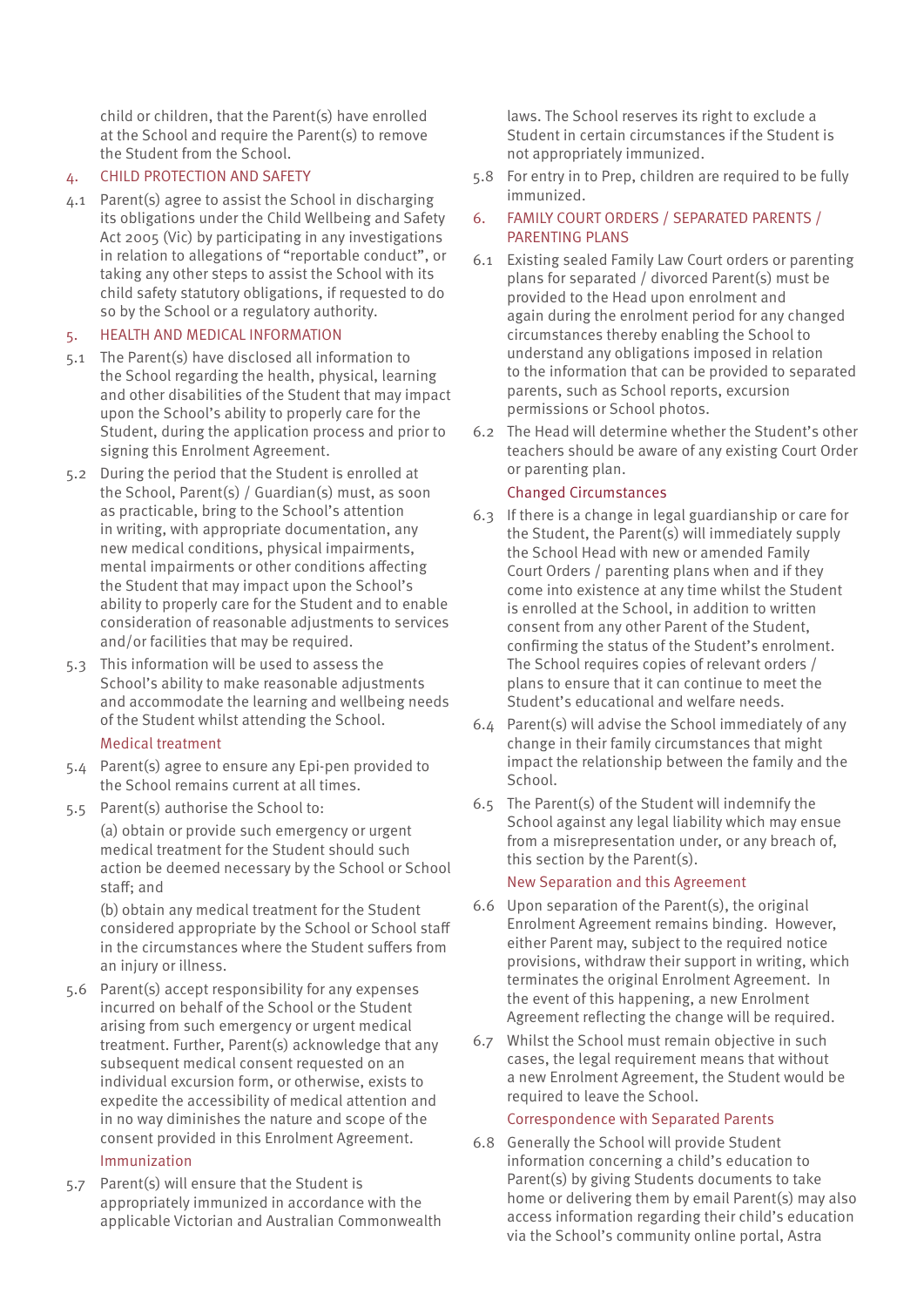using their personal, secure login.

6.9 The School will, irrespective of financial responsibility for School Fees, send both separated Parent(s) copies of School reports and other School information unless an order has been made restricting parental responsibility or access. Similarly, both Parent(s) will have access to teachers to discuss their children's progress unless there are Court Orders restricting access or parental responsibility.

#### Access and Involvement

- 6.10 Unless the School is supplied with a sealed Court order or written authorisation signed by both Parents which provides otherwise, the School will proceed and act on the basis that each of the Student's Parents has equal rights and responsibilities in relation to the Student. Therefore, in the absence of a Court Order, generally either Parents may pick up their child at the end of the day. Similarly, either Parent may pick up their child during school hours, upon providing sufficient reasons to the School and following proper sign out procedures.
- 6.11 The Parent(s) will at all times act in accordance with any relevant Court orders in their dealings with the School.

## 7. ATTENDANCE

- 7.1 The Student will participate in the delivery of education services (attend) provided by the School during terms 1 to 4, the dates of which are varied from time to time.
- 7.2 In addition, the Student, and the Parent(s) if required, must attend and participate in all cocurricular activities which may be held on the weekend or before or after normal school hours including, but not limited to, sporting activities, camps, excursions, celebrations and drama/musical rehearsals and performances.
- 7.3 After holiday periods it is expected that the Student will join and return to School on the dates fixed for resuming unless permission is obtained from the Head.
- 7.4 Parent(s) will advise the School as soon as practicable if their child is to be absent for any reason and the estimated length of absence.
- 7.5 The Student will not be able to attend School for any period of time during which the Student is suffering from a disease or condition which is contagious through normal social contact, or on the direction of a medical practitioner or Victorian Chief Health Officer that the Student not attend.

## 8. TEMPORARY EXCLUSION OF A STUDENT

8.1 The School endeavours to provide a high level of care for each student. However, sometimes the School will not have the sufficient medical expertise or resources to provide a safe environment for its students.

8.2 In such cases the Head (or the Head's delegate) may deem it necessary to temporarily direct a Student to not attend the School on the following grounds: (a) a significant breach of the Student Code of Conduct;

(b) evidence to believe that a Student's physical or mental health will be at risk if attendance continued;

(c) the Student poses a significant risk to others; and/or

(d) the School does not have the specialised r esources and/or medical expertise required to protect and support the student's wellbeing.

- 8.3 On such grounds and in the best interests of the Student (and/or other Students), the Head reserves the right to temporarily direct the Student not to attend the School so,
- external support, expertise and treatment can be sourced which will support the Student and the School with a safely managed pathway back to School;
- the School can seek medical advice from the Student's health professionals as well as independent medical advice to help inform the School's decisions; and/or
- a management plan can be implemented prior to the Student's return to School.

## 9. COMPLAINTS AND APPEALS

- 9.1 The School has an internal Complaints and Grievance Procedure. Information about the Complaints and Grievance Procedure can be found on the School's community online portal, Astra.
- 9.2 All complaints and disputes regarding this Enrolment Agreement must be made under in accordance with the School's Complaints and Grievance Procedure.

#### 10. TERMINATION OF THIS ENROLMENT AGREEMENT

- 10.1 This Enrolment Agreement will terminate at the completion of the Student's enrolment with the School or at the completion of year 12, whichever comes first.
- 10.2 The School may terminate this Enrolment Agreement if:-

(a) the School withdraws the enrolment of the Student from the School;

(b) the School decides at the end of a School year that the School does not wish to continue the Enrolment Agreement for the following School year for any reason;

(c) in the sole discretion of the Head, mutual trust and co-operation between the School, Student and the Parent(s) breaks down;

(d) the Parent(s) or Student are in breach of this Enrolment Agreement and they fail to remedy the breach within a reasonable time after written notice from the School requiring them to do so. Noncompliance with the Enrolment Agreement terms